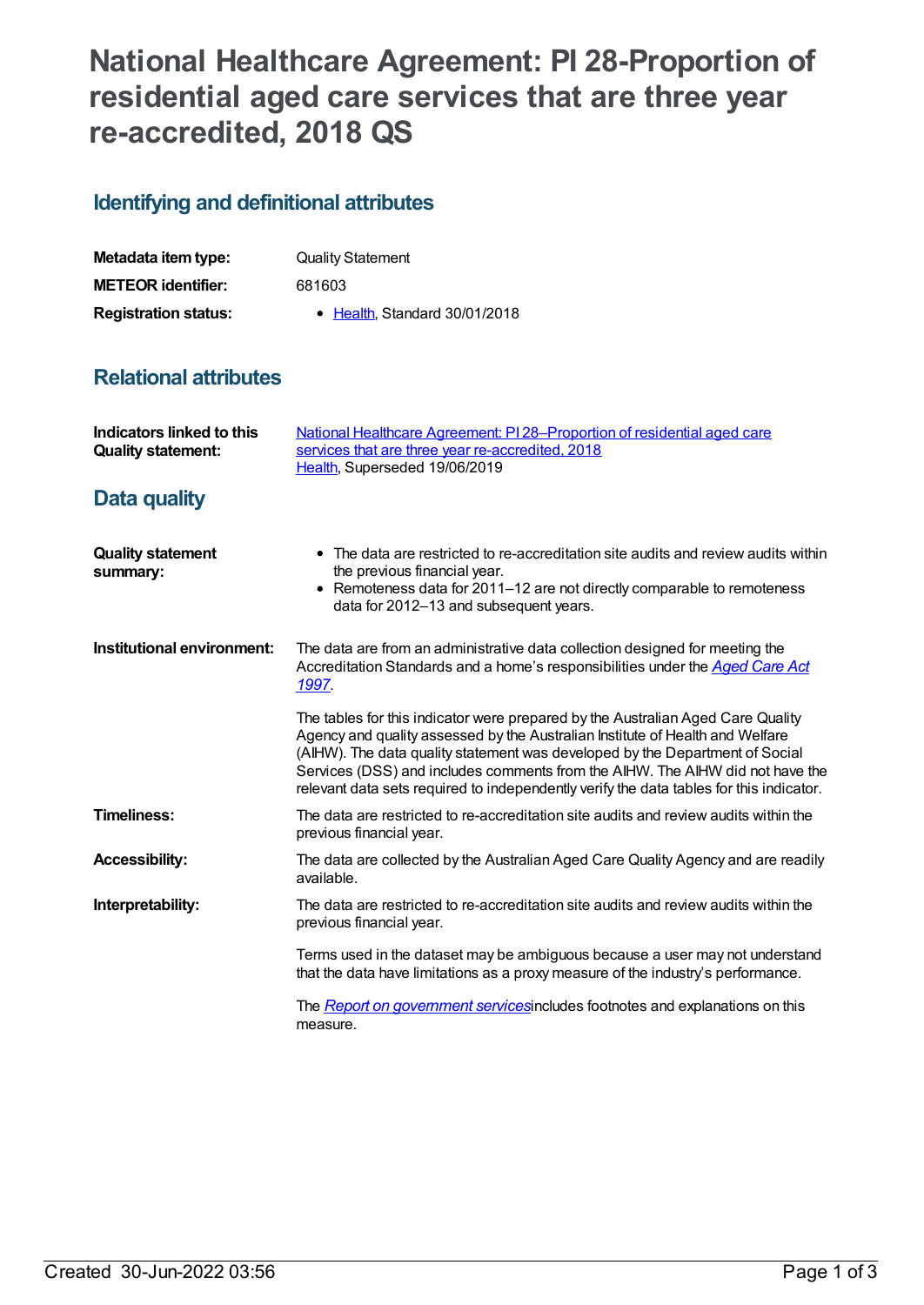| <b>Relevance:</b>            | The data are restricted to services seeking re-accreditation and those where a<br>review audit was undertaken. Each year there are more assessment contacts<br>(including unannounced visits) than there are audits. Review audits occur where the<br>regulator has sufficient concerns to decide that the provider may not be meeting the<br>Accreditation Standards or its responsibilities under the Aged Care Act 1997.                                                                                                                                                                                                                                                                                                                                                                                                                                                              |
|------------------------------|------------------------------------------------------------------------------------------------------------------------------------------------------------------------------------------------------------------------------------------------------------------------------------------------------------------------------------------------------------------------------------------------------------------------------------------------------------------------------------------------------------------------------------------------------------------------------------------------------------------------------------------------------------------------------------------------------------------------------------------------------------------------------------------------------------------------------------------------------------------------------------------|
|                              | Assessment contacts are necessarily limited in scope and hence how a home<br>performs at a full audit is considered a more robust indicator. This indicator is a<br>point-in-time assessment of performance, as accreditation generally follows a 3-<br>yearly cycle. The audit data can be up to 3 years old.                                                                                                                                                                                                                                                                                                                                                                                                                                                                                                                                                                           |
|                              | A pilot program has commenced whereby residential aged care homes in the pilot<br>program are eligible for 5-year re-accreditation. During the period 2015-16 there<br>were 9 homes, and during 2016-17 there were 4 homes that received 5-year re-<br>accreditation. These homes are included in this indicator with homes that achieved<br>3-year re-accreditation.                                                                                                                                                                                                                                                                                                                                                                                                                                                                                                                    |
|                              | A limitation in the data is that they are only for re-accreditation decisions made<br>during the financial year.                                                                                                                                                                                                                                                                                                                                                                                                                                                                                                                                                                                                                                                                                                                                                                         |
|                              | In 2016-17 there were 2,677 accredited residential aged care homes but only 474<br>re-accreditation decisions were made. In the previous year (2015-16) 1,053<br>decisions were made.                                                                                                                                                                                                                                                                                                                                                                                                                                                                                                                                                                                                                                                                                                    |
| <b>Accuracy:</b>             | The data used to calculate this indicator are from an administrative data collection<br>designed for meeting the Accreditation Standards and a home's responsibilities<br>under the Aged Care Act 1997. The data are considered to be accurate.                                                                                                                                                                                                                                                                                                                                                                                                                                                                                                                                                                                                                                          |
|                              | The intent of the indicator is to provide a proxy for overall industry performance. The<br>indicator shows how many homes are on the maximum period of accreditation (due<br>to being consistently good performers). It is not relevant how many homes were<br>assessed during the year.                                                                                                                                                                                                                                                                                                                                                                                                                                                                                                                                                                                                 |
| <b>Coherence:</b>            | The data are used to report in the Report on government services and are<br>coherent.                                                                                                                                                                                                                                                                                                                                                                                                                                                                                                                                                                                                                                                                                                                                                                                                    |
|                              | The 'accreditation period' only shows the decision in effect at 30 June of that year.<br>The figures will not necessarily be consistent with the accreditation decisions made<br>in the previous year because those decisions may not yet have taken effect, or may<br>have been superseded. The data vary across years according to how many homes<br>were due for assessment during the year. The comparison across reference<br>periods of the number of homes assessed is not meaningful. The comparison<br>across reference periods of the proportions of re-accredited homes is meaningful<br>and comparable.                                                                                                                                                                                                                                                                      |
|                              | 'Re-accreditation' is not a decision available following a review audit under the<br>Quality Agency Principles 2013. The possible decisions available following a<br>review audit of this kind are:                                                                                                                                                                                                                                                                                                                                                                                                                                                                                                                                                                                                                                                                                      |
|                              | • to revoke the service's accreditation<br>• not revoke and not vary the period of accreditation<br>• not revoke and to vary the period of accreditation.                                                                                                                                                                                                                                                                                                                                                                                                                                                                                                                                                                                                                                                                                                                                |
|                              | In 2011, the Australian Bureau of Statistics (ABS) updated the standard geography<br>used in Australia for most data collections from the Australian Standard<br>Geographical Classification to the Australian Statistical Geography Standard. Also<br>updated at this time were remoteness areas, based on the 2011 ABS Census of<br>Population and Housing. The new remoteness areas will be referred to as RA<br>2011, and the previous remoteness areas as RA 2006. Data for 2011-12<br>(reported in the previous cycle) were reported for RA 2006. Data for 2012-13 and<br>subsequent cycles are reported for RA 2011. The AIHW considers the change<br>from RA 2006 to RA 2011 to be a series break when applied to data supplied for<br>this indicator; therefore remoteness data for 2011-12 are not directly comparable<br>to remoteness data for 2012-13 and subsequent years. |
| <b>Relational attributes</b> |                                                                                                                                                                                                                                                                                                                                                                                                                                                                                                                                                                                                                                                                                                                                                                                                                                                                                          |